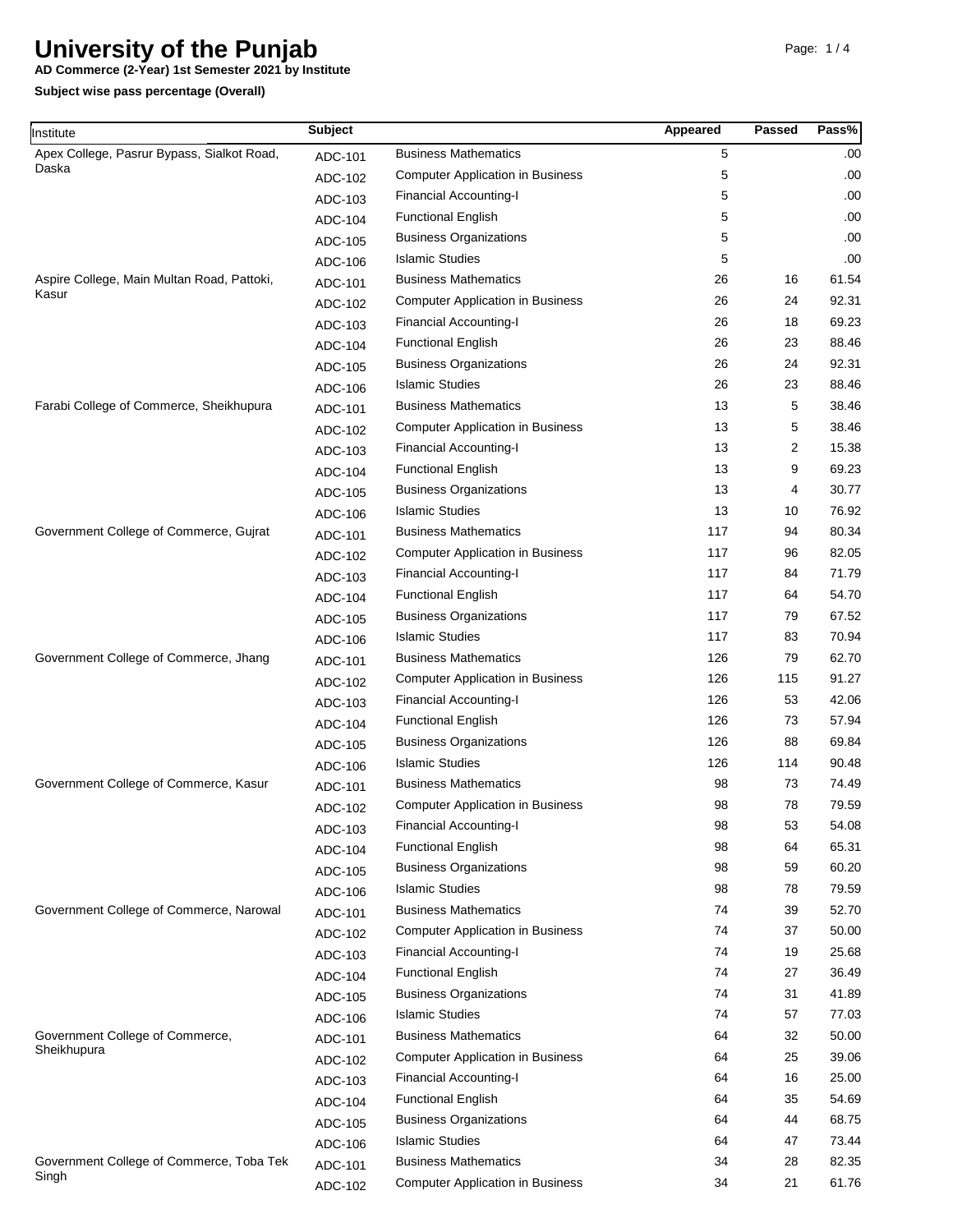**AD Commerce (2-Year) 1st Semester 2021 by Institute**

| nstitute                                                 | <b>Subject</b> |                                         | Appeared | Passed | Pass%  |
|----------------------------------------------------------|----------------|-----------------------------------------|----------|--------|--------|
| Government College of Commerce, Toba Tek                 | ADC-103        | <b>Financial Accounting-I</b>           | 34       | 22     | 64.71  |
| Singh<br>Government Institute of Commerce, Okara         | ADC-104        | <b>Functional English</b>               | 34       | 29     | 85.29  |
|                                                          | ADC-105        | <b>Business Organizations</b>           | 34       | 30     | 88.24  |
|                                                          | ADC-106        | <b>Islamic Studies</b>                  | 34       | 30     | 88.24  |
|                                                          | ADC-101        | <b>Business Mathematics</b>             | 62       | 38     | 61.29  |
|                                                          | ADC-102        | <b>Computer Application in Business</b> | 62       | 36     | 58.06  |
|                                                          | ADC-103        | <b>Financial Accounting-I</b>           | 62       | 29     | 46.77  |
| Government Islamia College, Kasur                        | ADC-104        | <b>Functional English</b>               | 62       | 47     | 75.81  |
|                                                          | ADC-105        | <b>Business Organizations</b>           | 62       | 44     | 70.97  |
|                                                          | ADC-106        | <b>Islamic Studies</b>                  | 62       | 51     | 82.26  |
|                                                          | ADC-101        | <b>Business Mathematics</b>             | 41       | 22     | 53.66  |
|                                                          | ADC-102        | <b>Computer Application in Business</b> | 41       | 29     | 70.73  |
|                                                          | ADC-103        | <b>Financial Accounting-I</b>           | 41       | 27     | 65.85  |
|                                                          | ADC-104        | <b>Functional English</b>               | 41       | 24     | 58.54  |
|                                                          | ADC-105        | <b>Business Organizations</b>           | 41       | 25     | 60.98  |
|                                                          | ADC-106        | <b>Islamic Studies</b>                  | 41       | 34     | 82.93  |
| Govt. Institute of Commerce (W), TBZ Colony              | ADC-101        | <b>Business Mathematics</b>             | 16       | 16     | 100.00 |
| Opp. Main Gate Faridia Park, Sahiwal                     | ADC-102        | <b>Computer Application in Business</b> | 16       | 16     | 100.00 |
|                                                          | ADC-103        | <b>Financial Accounting-I</b>           | 16       | 11     | 68.75  |
|                                                          | ADC-104        | <b>Functional English</b>               | 16       | 16     | 100.00 |
|                                                          | ADC-105        | <b>Business Organizations</b>           | 16       | 16     | 100.00 |
|                                                          | ADC-106        | <b>Islamic Studies</b>                  | 16       | 14     | 87.50  |
| Govt. Institute of Commerce, Nankana Sahib               | ADC-101        | <b>Business Mathematics</b>             | 25       | 12     | 48.00  |
|                                                          | ADC-102        | <b>Computer Application in Business</b> | 25       | 19     | 76.00  |
|                                                          | ADC-103        | <b>Financial Accounting-I</b>           | 25       | 16     | 64.00  |
|                                                          | ADC-104        | <b>Functional English</b>               | 25       | 17     | 68.00  |
|                                                          | ADC-105        | <b>Business Organizations</b>           | 25       | 17     | 68.00  |
|                                                          | ADC-106        | <b>Islamic Studies</b>                  | 25       | 19     | 76.00  |
| Govt. Institute of Commerce, Nowshehra                   | ADC-101        | <b>Business Mathematics</b>             | 40       | 21     | 52.50  |
| Virkan, Distt, Gujranwala                                | ADC-102        | <b>Computer Application in Business</b> | 40       | 17     | 42.50  |
|                                                          | ADC-103        | <b>Financial Accounting-I</b>           | 40       | 23     | 57.50  |
|                                                          | ADC-104        | <b>Functional English</b>               | 40       | 23     | 57.50  |
|                                                          | ADC-105        | <b>Business Organizations</b>           | 40       | 18     | 45.00  |
|                                                          | ADC-106        | <b>Islamic Studies</b>                  | 40       | 29     | 72.50  |
| Hazrat Ayesha Siddiga Model College for Girls,           | ADC-101        | <b>Business Mathematics</b>             | 32       | 30     | 93.75  |
| Nicolson Road, Lahore                                    | ADC-102        | <b>Computer Application in Business</b> | 32       | 30     | 93.75  |
|                                                          | ADC-103        | <b>Financial Accounting-I</b>           | 32       | 19     | 59.38  |
|                                                          | ADC-104        | <b>Functional English</b>               | 32       | 27     | 84.38  |
|                                                          | ADC-105        | <b>Business Organizations</b>           | 32       | 29     | 90.63  |
|                                                          | ADC-106        | <b>Islamic Studies</b>                  | 32       | 30     | 93.75  |
| NISA Girls College of Science, Anwar Club                | ADC-101        | <b>Business Mathematics</b>             | 36       | 33     | 91.67  |
| Road, Sialkot.                                           | ADC-102        | <b>Computer Application in Business</b> | 36       | 33     | 91.67  |
|                                                          | ADC-103        | <b>Financial Accounting-I</b>           | 36       | 32     | 88.89  |
|                                                          | ADC-104        | <b>Functional English</b>               | 36       | 32     | 88.89  |
|                                                          | ADC-105        | <b>Business Organizations</b>           | 36       | 33     | 91.67  |
|                                                          | ADC-106        | <b>Islamic Studies</b>                  | 36       | 33     | 91.67  |
| Punjab College of Commerce & Science,<br>Raiwind, Lahore | ADC-101        | <b>Business Mathematics</b>             | 53       | 50     | 94.34  |
|                                                          | ADC-102        | <b>Computer Application in Business</b> | 53       | 50     | 94.34  |
|                                                          | ADC-103        | <b>Financial Accounting-I</b>           | 53       | 46     | 86.79  |
|                                                          | ADC-104        | <b>Functional English</b>               | 53       | 47     | 88.68  |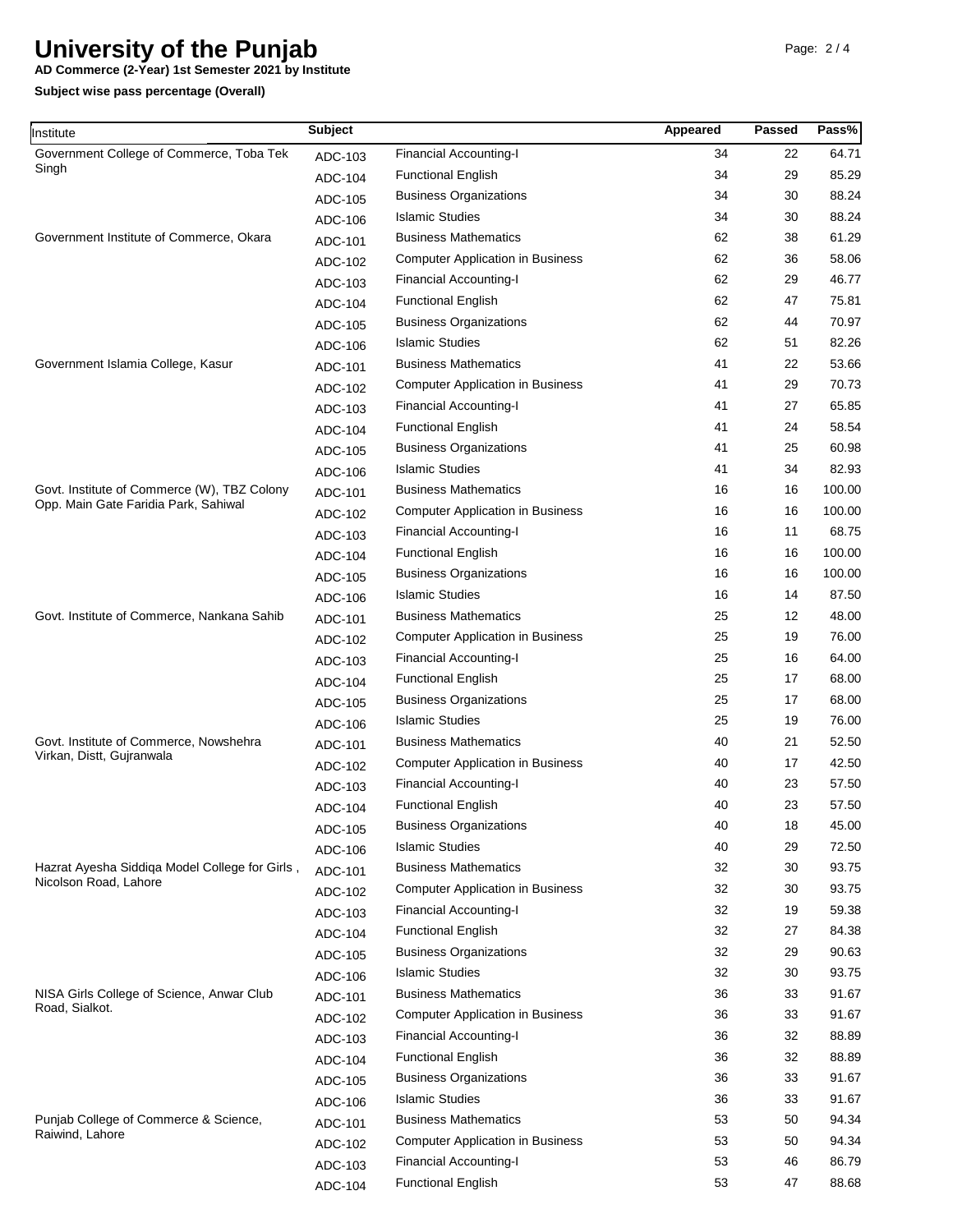**AD Commerce (2-Year) 1st Semester 2021 by Institute**

| Institute                                                      | <b>Subject</b> |                                         | Appeared | Passed | Pass%  |
|----------------------------------------------------------------|----------------|-----------------------------------------|----------|--------|--------|
| Punjab College of Commerce & Science,<br>Raiwind, Lahore       | ADC-105        | <b>Business Organizations</b>           | 53       | 48     | 90.57  |
|                                                                | ADC-106        | <b>Islamic Studies</b>                  | 53       | 48     | 90.57  |
| Punjab College of Commerce, 23-A, Batala<br>Colony, Faisalabad | ADC-101        | <b>Business Mathematics</b>             | 58       | 50     | 86.21  |
|                                                                | ADC-102        | <b>Computer Application in Business</b> | 58       | 51     | 87.93  |
|                                                                | ADC-103        | <b>Financial Accounting-I</b>           | 58       | 51     | 87.93  |
|                                                                | ADC-104        | <b>Functional English</b>               | 58       | 51     | 87.93  |
|                                                                | ADC-105        | <b>Business Organizations</b>           | 58       | 51     | 87.93  |
|                                                                | ADC-106        | <b>Islamic Studies</b>                  | 58       | 43     | 74.14  |
| Punjab College of Commerce, Bhalwal.                           | ADC-101        | <b>Business Mathematics</b>             | 29       | 22     | 75.86  |
|                                                                | ADC-102        | <b>Computer Application in Business</b> | 29       | 23     | 79.31  |
|                                                                | ADC-103        | <b>Financial Accounting-I</b>           | 29       | 23     | 79.31  |
|                                                                | ADC-104        | <b>Functional English</b>               | 29       | 23     | 79.31  |
|                                                                | ADC-105        | <b>Business Organizations</b>           | 29       | 23     | 79.31  |
|                                                                | ADC-106        | <b>Islamic Studies</b>                  | 29       | 23     | 79.31  |
| Punjab College of Commerce, Jhelum                             | ADC-101        | <b>Business Mathematics</b>             | 18       | 12     | 66.67  |
|                                                                | ADC-102        | <b>Computer Application in Business</b> | 18       | 16     | 88.89  |
|                                                                | ADC-103        | <b>Financial Accounting-I</b>           | 18       | 14     | 77.78  |
|                                                                | ADC-104        | <b>Functional English</b>               | 18       | 16     | 88.89  |
|                                                                | ADC-105        | <b>Business Organizations</b>           | 18       | 16     | 88.89  |
|                                                                | ADC-106        | <b>Islamic Studies</b>                  | 18       | 16     | 88.89  |
| Punjab College of Commerce, Satellite Town,                    | ADC-101        | <b>Business Mathematics</b>             | 37       | 26     | 70.27  |
| Rawalpindi                                                     | ADC-102        | <b>Computer Application in Business</b> | 37       | 25     | 67.57  |
|                                                                | ADC-103        | Financial Accounting-I                  | 37       | 23     | 62.16  |
|                                                                | ADC-104        | <b>Functional English</b>               | 37       | 28     | 75.68  |
|                                                                | ADC-105        | <b>Business Organizations</b>           | 37       | 25     | 67.57  |
|                                                                | ADC-106        | <b>Islamic Studies</b>                  | 37       | 24     | 64.86  |
| Punjab College of Commerce, University Road,                   | ADC-101        | <b>Business Mathematics</b>             | 24       | 24     | 100.00 |
| Sambrial, District Sialkot                                     | ADC-102        | <b>Computer Application in Business</b> | 24       | 20     | 83.33  |
|                                                                | ADC-103        | Financial Accounting-I                  | 24       | 24     | 100.00 |
|                                                                | ADC-104        | <b>Functional English</b>               | 24       | 24     | 100.00 |
|                                                                | ADC-105        | <b>Business Organizations</b>           | 24       | 24     | 100.00 |
|                                                                | ADC-106        | <b>Islamic Studies</b>                  | 24       | 24     | 100.00 |
| Punjab College of Science, Faisalabad Bypass,                  | ADC-101        | <b>Business Mathematics</b>             | 11       | 9      | 81.82  |
| Chiniot.                                                       | ADC-102        | <b>Computer Application in Business</b> | 11       | 9      | 81.82  |
|                                                                | ADC-103        | <b>Financial Accounting-I</b>           | 11       | 9      | 81.82  |
|                                                                | ADC-104        | <b>Functional English</b>               | 11       | 9      | 81.82  |
|                                                                | ADC-105        | <b>Business Organizations</b>           | 11       | 9      | 81.82  |
|                                                                | ADC-106        | <b>Islamic Studies</b>                  | 11       | 9      | 81.82  |
| Punjab College, Chowk Bijli Ghar, Pasrur Road,                 | ADC-101        | <b>Business Mathematics</b>             | 4        | 4      | 100.00 |
| Narowal                                                        | ADC-102        | <b>Computer Application in Business</b> | 4        | 4      | 100.00 |
|                                                                | ADC-103        | <b>Financial Accounting-I</b>           | 4        | 3      | 75.00  |
|                                                                | ADC-104        | <b>Functional English</b>               | 4        | 4      | 100.00 |
|                                                                | ADC-105        | <b>Business Organizations</b>           | 4        | 4      | 100.00 |
|                                                                | ADC-106        | <b>Islamic Studies</b>                  | 4        | 4      | 100.00 |
| Punjab College, G.T. Road, Kamonki,<br>Gujranwala              | ADC-101        | <b>Business Mathematics</b>             | 35       | 34     | 97.14  |
|                                                                | ADC-102        | <b>Computer Application in Business</b> | 35       | 28     | 80.00  |
|                                                                | ADC-103        | <b>Financial Accounting-I</b>           | 35       | 32     | 91.43  |
|                                                                | ADC-104        | <b>Functional English</b>               | 35       | 17     | 48.57  |
|                                                                | ADC-105        | <b>Business Organizations</b>           | 35       | 29     | 82.86  |
|                                                                | ADC-106        | <b>Islamic Studies</b>                  | 35       | 32     | 91.43  |